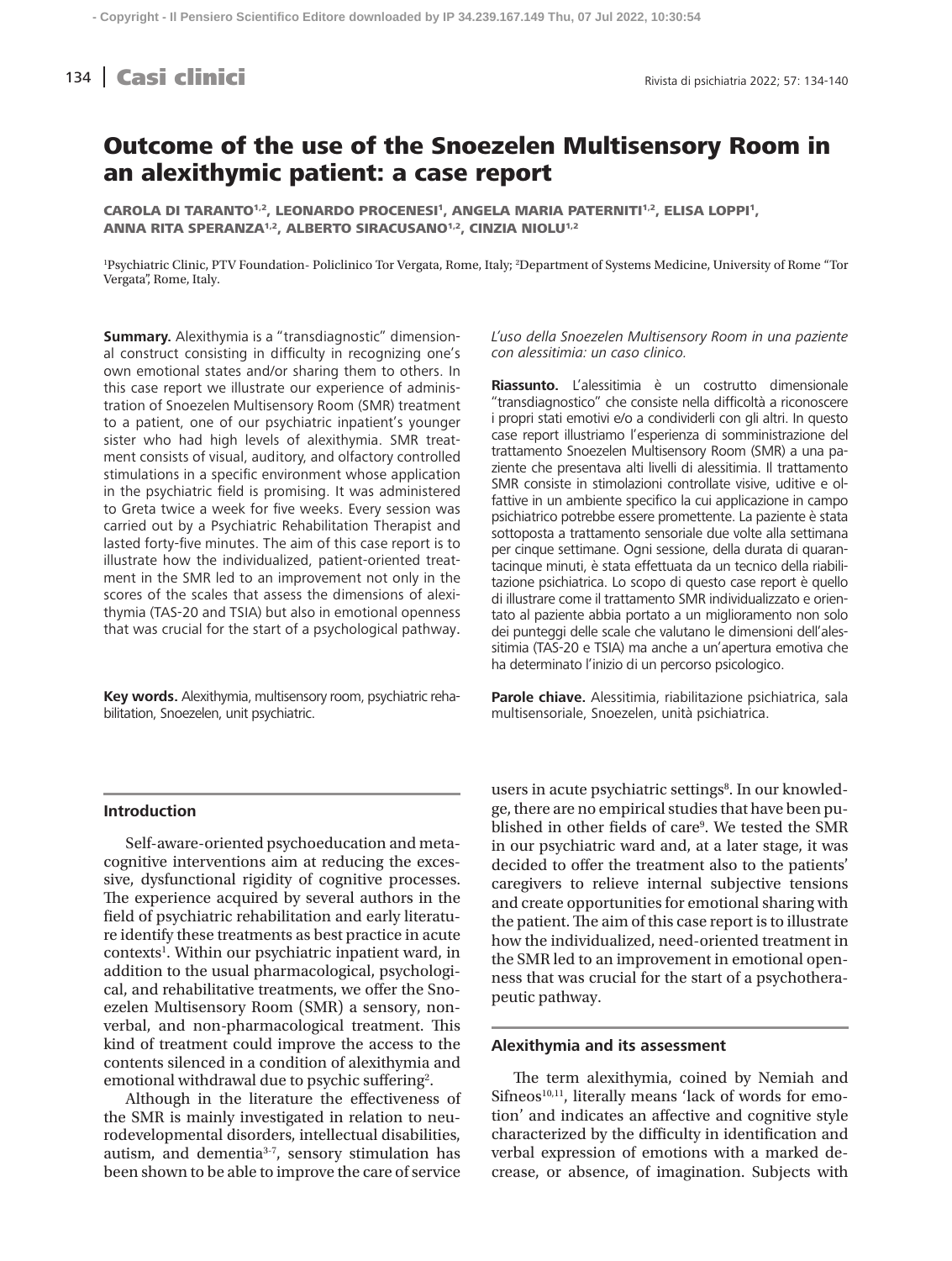high levels of alexithymia may be unable to recognize their own emotional states and/or show considerable difficulty in sharing these experiences with others<sup>12</sup>. The Toronto Alexithymia Scale 20<sup>13,14</sup> (TAS-20) is a 20-question self-assessment questionnaire based on a 5-point Likert scale. TAS-20 score can be evaluated as a whole and divided in three subscales associated to the three dimensions of alexithymia: difficulty identifying feelings (DIF), difficulty describing feelings (DDF) and externally oriented thinking (EOT)<sup>15,16</sup>. The Toronto Structured Interview for Alexithymia17,18 (TSIA) is a structured clinical interview. It consists of 24 questions rated on a 3-point Likert scale with six items to assess four dimensions: DIF, DDF, EOT and imaginal processes (IMP). The tool has shown good validity and reliability characteristics in the Italian version<sup>19</sup>.

### **Case illustration**

Greta, aged 19, lives with her mother, father, and older sister. The second of two daughters, she is described by her mother as a very apprehensive and caring person for her older sister. Her sister suffers from congenital heart disease, personality and eating disorders for which she has been hospitalized several times since childhood. She has come to our attention during her sister's hospitalization in our ward.

During the Badaracco's multifamily meetings $20$ held weekly in the ward, Greta showed a marked difficulty in expressing her emotional states. Specifically, she did not take the floor spontaneously nor manage to answer when asked, showing an attitude of evidently painful closure. The only emotional manifestation occurred on a couple of occasions through a silent crying. Therefore, we evaluated the opportunity to deepen Greta's discomfort. Hence, we proposed the administration of a clinical interview and psychodiagnostic instruments; the girl accepted.

## First assessment (T<sub>0</sub>)

The first assessment  $(T_0)$  was carried out after her sister's discharge, during which four multifamily meetings were held. The assessment was performed using Minnesota Multiphasic Personality Inventory-2 (MMPI-2)<sup>21,22</sup>, Brief Psychiatric Rating Scale (BPRS)<sup>23</sup>, Hamilton Anxiety Scale (HAM-A)<sup>24</sup>, Hamilton Rating Scale for Depression (HAM-D) $^{25}$  (tables 1-3), TAS- $20^{13,14}$ , TSIA<sup>18</sup> (table  $4^{19,26-28}$ ; figure 1).

During the individual interview, the patient appears poorly inclined to dialogue because it is "difficult to talk" and "there is nothing to tell". Greta avoids eye contact, and her head is often low showing clear

| <b>BPRS</b>                   |                |                |  |  |  |
|-------------------------------|----------------|----------------|--|--|--|
| Item                          | T <sub>0</sub> | T <sub>1</sub> |  |  |  |
| 1: Somatic concern            | 1              | 1              |  |  |  |
| 2: Anxiety                    | 4              | 5              |  |  |  |
| 3: Depression                 | 4              | 4              |  |  |  |
| 4: Suicidality                | 1              | 1              |  |  |  |
| 5: Guilt                      | 3              | 3              |  |  |  |
| 6: Hostility                  | 1              | 1              |  |  |  |
| 7: Elevated mood              | 1              | 1              |  |  |  |
| 8: Grandiosity                | 1              | 1              |  |  |  |
| 9: Suspiciousness             | 1              | 1              |  |  |  |
| 10: Hallucination             | 1              | 1              |  |  |  |
| 11: Unusual thought content   | 1              | 1              |  |  |  |
| 12: Bizarre behavior          | 1              | 1              |  |  |  |
| 13: Self-neglect              | 1              | 1              |  |  |  |
| 14: Disorientation            | 1              | 1              |  |  |  |
| 15: Conceptual disorientation | 1              | 1              |  |  |  |
| 16: Blunted affect            | 3              | 1              |  |  |  |
| 17: Emotional withdrawal      | 3              | 1              |  |  |  |
| 18: Motor retardation         | 2              | 1              |  |  |  |
| 19: Tension                   | 3              | 3              |  |  |  |
| 20: Uncooperativeness         | 1              | 1              |  |  |  |
| 21: Excitement                | 1              | 1              |  |  |  |
| 22: Distractibility           | 1              | 1              |  |  |  |
| 23: Motor hyperactivity       | 1              | 1              |  |  |  |
| 24: Mannerisms and posturing  | 1              | 1              |  |  |  |
| <b>Total</b>                  | 39             | 35             |  |  |  |

signs of discomfort. Greta reports that she is concerned about her sister and attends groups as she is brought by her family but remains silent because "I don't know what to talk about or what to answer". To the questions about her work and her relationship with her family, she responds in a general way not finding examples to support her answers. Though hardly explored, Greta shows clinically relevant anxious and depressive symptoms, as confirmed by the results of BPRS (39), HAM-A (16) and HAM-D (18) (tables 1-3): low mood, hypobulia, hypooedonia, low self-esteem, worries,insomnia and irregular alvo.

The MMPI-2 profile is valid but presents an exacerbation of symptoms. It suggests an endogenous depression and anxiety that Greta is unable to exter-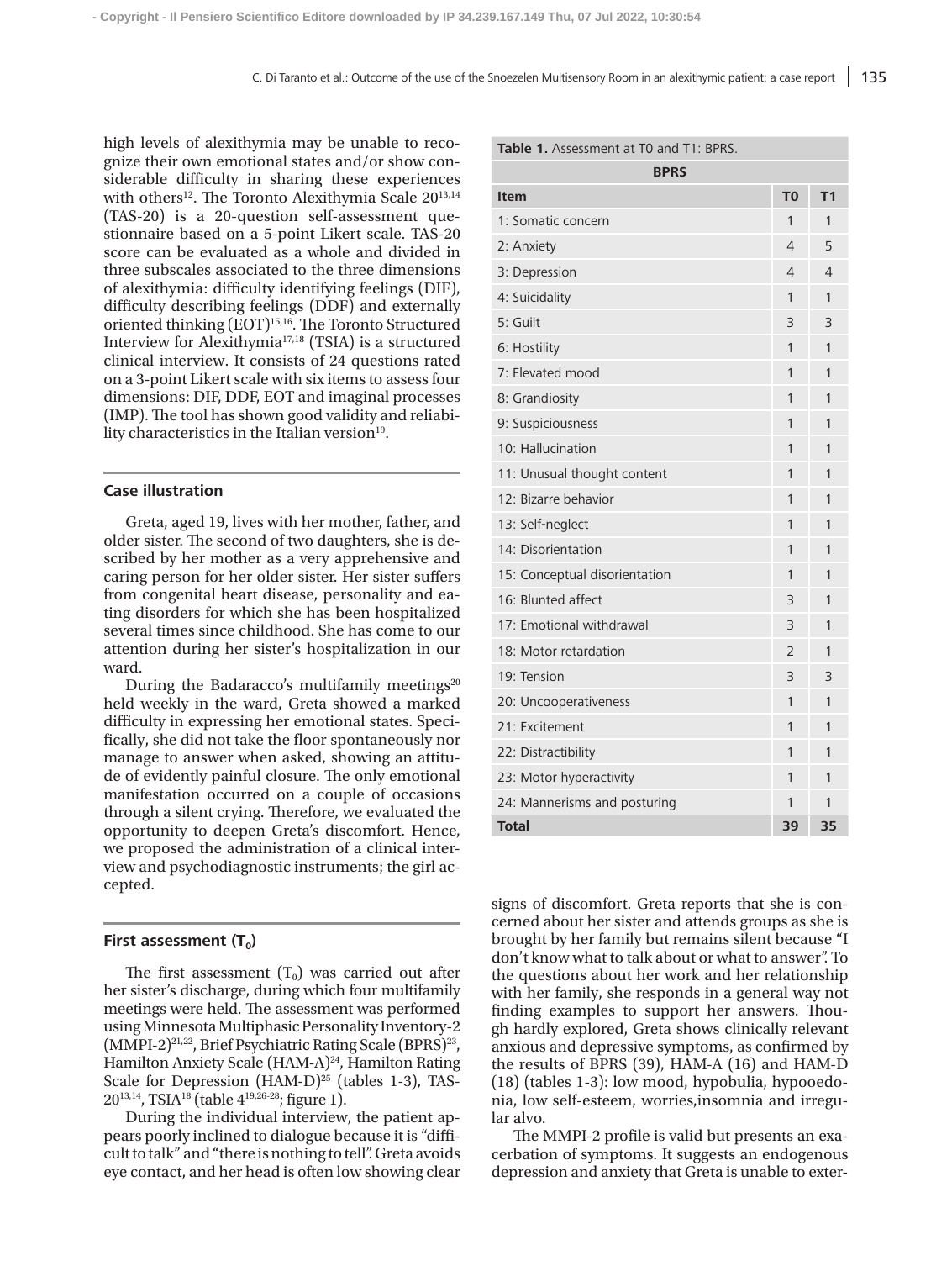#### **Table 2**. Assessment at T0 and T1: HAM-D.

| <b>HAM-D</b><br><b>Item</b>             | T <sub>0</sub> | T <sub>1</sub>           |
|-----------------------------------------|----------------|--------------------------|
| 1: Depressed mood                       | 3              | 3                        |
| 2: Feelings of guilt                    | 1              | 1                        |
| 3: Suicide                              | $\Omega$       | $\Omega$                 |
|                                         |                |                          |
| 4: Initial insomnia                     | $\overline{2}$ | $\overline{2}$           |
| 5: Insomnia: middle in the night        | $\overline{0}$ | $\overline{0}$           |
| 6: Delayed insomnia                     | $\Omega$       | 0                        |
| 7: Work and activities                  | $\overline{2}$ | $\overline{2}$           |
| 8: Retardation                          | 1              | 0                        |
| 9: Agitation                            | 1              | 1                        |
| 10: Psychic anxiety                     | 3              | 4                        |
| 11: Somatic anxiety                     | 1              | 1                        |
| 12: Gastrointestinal symptoms           | 1              | 1                        |
| 13: General somatic symptoms            | 1              | 1                        |
| 14: Genital symptoms                    | 1              | 1                        |
| 15: Hypochondriasis                     | $\Omega$       | 0                        |
| 16A: Loss of weight                     | $\Omega$       | $\Omega$                 |
| 16B: Loss of weight                     | $\Omega$       | 0                        |
| 17: Insight                             | 1              | $\Omega$                 |
| 18A: Diurnal variation                  | $\overline{2}$ | $\overline{2}$           |
| 18B: Diurnal variation                  | $\overline{2}$ | $\overline{\phantom{0}}$ |
| 19: Depersonalization and derealization | $\Omega$       | 0                        |
| 20: Paranoid symptoms                   | $\Omega$       | $\Omega$                 |
| 21: Obsessional and compulsive symptoms | $\Omega$       | 0                        |
| Total (17 items)                        | 18             | 17                       |

nalize due to emotional closure, a tendency to live internally with her own emotions, poor interaction with others and poor expressiveness. The profile shows, briefly, an emotional and social alienation that can make her experience feelings of inadequacy and social discomfort.

Greta got a high total score in both TAS-20 (75) and TSIA (43), positive for alexithymia and nearly three standard deviations (SD) above the normative values. In particular, the DIF and DDF factors (the macrofactor Affect Awareness of TSIA) are two SDs higher than the normative sample.

Also, the factor Operative thinking (OT) of TSIA, sum of EOT and IMP, is more than two SDs above the normative samples. Similarly, EOT in TAS-20 (26) is 2 SDs higher than the mean. This indicates a deficit in symbolic language and imaginative thin-

| <b>Table 3.</b> Assessment at T0 and T1: HAM-A. |                          |                          |  |  |  |  |  |
|-------------------------------------------------|--------------------------|--------------------------|--|--|--|--|--|
| <b>HAM-A</b>                                    |                          |                          |  |  |  |  |  |
| Item                                            | T <sub>0</sub>           | T <sub>1</sub>           |  |  |  |  |  |
| 1: Anxiety                                      | $\overline{\mathcal{E}}$ | $\overline{4}$           |  |  |  |  |  |
| $2:$ Tension                                    | $\overline{\phantom{0}}$ | $\overline{\phantom{0}}$ |  |  |  |  |  |
| 3: Fears                                        | 1                        | 1                        |  |  |  |  |  |
| 4: Insomnia                                     | $\overline{\phantom{0}}$ | $\overline{\phantom{0}}$ |  |  |  |  |  |
| 5: Intellectual symptoms                        | $\overline{\phantom{0}}$ | $\overline{\phantom{0}}$ |  |  |  |  |  |
| 6: Depressed mood                               | $\overline{\mathcal{E}}$ | $\overline{3}$           |  |  |  |  |  |
| 7: Muscular symptoms                            | 1                        | 1                        |  |  |  |  |  |
| 8: Sensory symptoms                             | $\Omega$                 | $\Omega$                 |  |  |  |  |  |
| 9: Cardiovascular symptoms                      | $\Omega$                 | $\Omega$                 |  |  |  |  |  |
| 10: Respiratory symptoms                        | $\Omega$                 | $\Omega$                 |  |  |  |  |  |
| 11: Gastrointestinal symptoms                   | 1                        | 1                        |  |  |  |  |  |
| 12: Genitourinary symptoms                      | 1                        | 1                        |  |  |  |  |  |
| 13: Autonomic symptoms                          | $\Omega$                 | $\Omega$                 |  |  |  |  |  |
| 14: Behavior at interview                       | $\Omega$                 | $\Omega$                 |  |  |  |  |  |
| <b>Total</b>                                    | 16                       | 17                       |  |  |  |  |  |

king. This aspect determines poor introspective abilities and a non-use of one's own internal states to increase self-awareness.

## **Snoezelen Multisensory Room**

The Snoezelen method was the brainchild of two Dutch therapists, Jan Hulsegge and Ad Verheul $4,6$ (1970s). "Snoezelen" comes from the combination of two Dutch words 'snuffelen' and 'doezelen' which mean 'to explore' and 'to relax', respectively. Noting that their patients, who were intellectually disabled, responded positively to sensory stimuli, they set up a multisensory tent, a place created specifically to stimulate through the five senses. Multisensory therapy is usually carried out in a dedicated room where patients experience a range of unpatterned visual, auditory, olfactory, and tactile stimuli<sup>29</sup>. Each room can be designed with the most appropriate combination of devices for the patients for whom they are intended, thus creating a specific balance between the containment function, aimed at relaxing and reducing states of tension and arousal, and the stimulation function, oriented towards exploration and play<sup>30</sup>.

The SMR in our Psychiatric Unit is about 30 square meters and it is characterized by:

■ a LED ceiling with luminous panels mimicking a starry sky;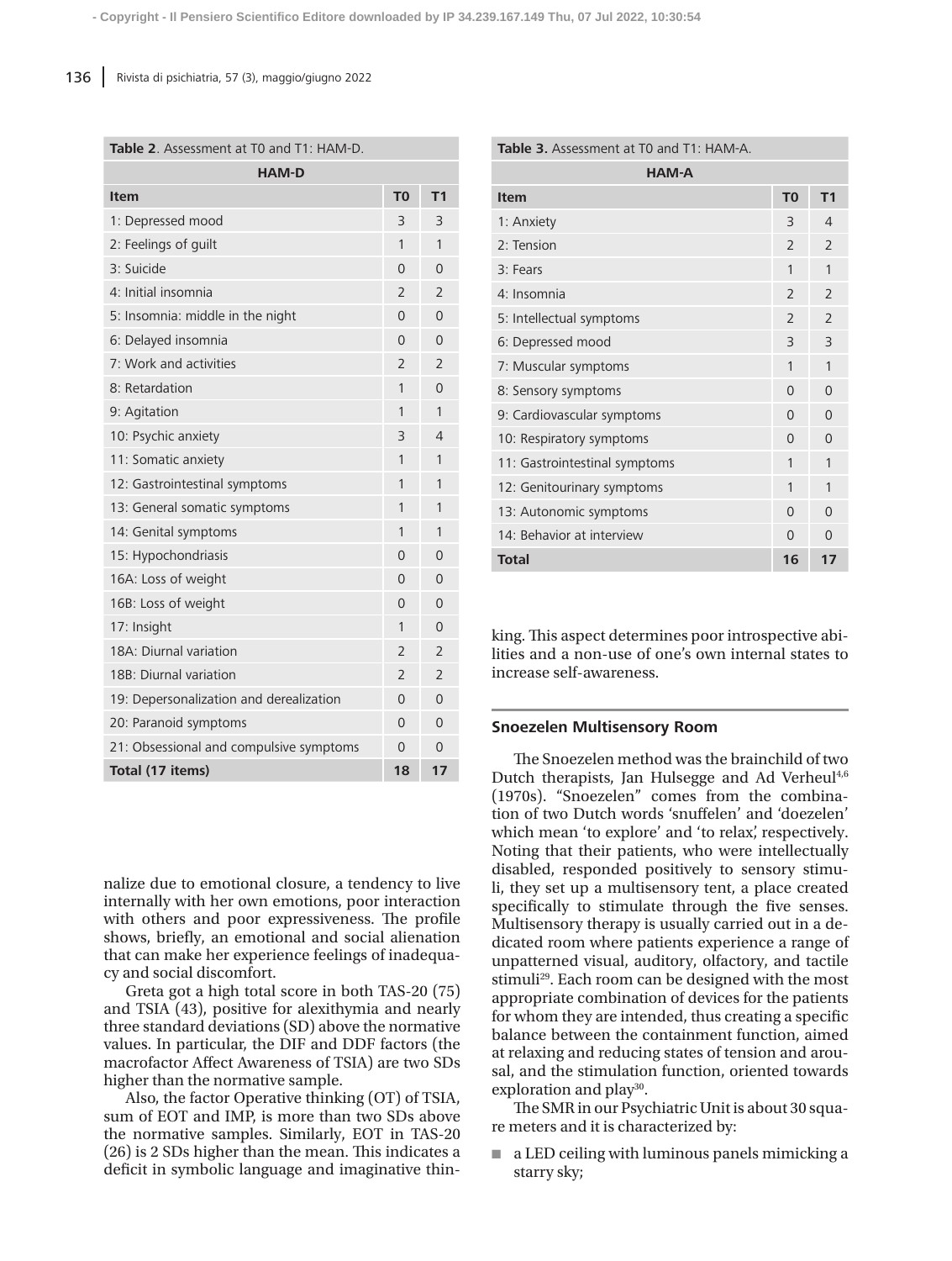| <b>Table 4.</b> Assessment at T0 and T1: TAS-20 and TSIA. |                |    |                                |                       |  |  |  |  |
|-----------------------------------------------------------|----------------|----|--------------------------------|-----------------------|--|--|--|--|
|                                                           | T <sub>0</sub> | T1 | <b>International</b><br>sample | <b>Italian sample</b> |  |  |  |  |
| <b>TAS-20</b>                                             |                |    |                                |                       |  |  |  |  |
| $F1:$ DIF<br>Difficulty Identifying Feelings              | 25             | 27 | $14.4 \pm 5.2$                 | $14.6 \pm 6.0$        |  |  |  |  |
| $F2:$ DDF<br><b>Difficulty Describing Feelings</b>        | 24             | 21 | $12.5 \pm 4.2$                 | $13.1 \pm 4.8$        |  |  |  |  |
| F3: EOT<br><b>Externally Oriented Thinking</b>            | 26             | 18 | $18.7 \pm 4.7$                 | $17.1 \pm 4.9$        |  |  |  |  |
| <b>Total</b>                                              | 75             | 66 | $45.6 \pm 11.3$                | $44.7 \pm 11.3$       |  |  |  |  |
| <b>TSIA</b>                                               |                |    |                                |                       |  |  |  |  |
| $F1:$ DIF<br>Difficulty Identifying Feelings              | 8              | 8  | $2.2 + 2.1$                    | $3.8 + 2.6$           |  |  |  |  |
| F2: DDF<br><b>Difficulty Describing Feelings</b>          | 12             | 11 | $4.7 \pm 3.5$                  | $5.1 \pm 2.7$         |  |  |  |  |
| F3: EOT<br><b>Externally Oriented Thinking</b>            | 12             | 9  | $5.0 \pm 3.3$                  | $6.1 \pm 3.0$         |  |  |  |  |
| F4:IMP<br><b>Imaginal Processes</b>                       | 11             | 9  | $4.5 + 2.6$                    | $4.4 + 2.4$           |  |  |  |  |
| Macrofactor AA<br><b>Affect Awareness</b>                 | 20             | 19 | $6.9 \pm 5.2$                  | $8.9 \pm 4.6$         |  |  |  |  |
| Factor OT<br>Operative Thinking                           | 23             | 18 | $9.5 \pm 5.1$                  | $13.8 \pm 4.6$        |  |  |  |  |
| <b>Total</b>                                              | 43             | 37 | $16.4 \pm 9.0$                 | $18.4 \pm 7.9$        |  |  |  |  |

International sample: mean and standard deviation of the normative reference sample of TAS-20<sup>26</sup> and TSIA<sup>27</sup>. Italian sample: mean and standard deviation of the normative reference sample of the TAS-2028 and the TSIA19.

- a chaise longue which offers the opportunity to perceive the sound and the vibrations of music and selected aromas (though customizable, in this case we applied classic music and orange and lavender scent);
- a bubble column: a moving stream of bubble in an illuminated tube of water which gives a variety of stimuli: visual (bubbles and customizable LED colors, directly selectable in autonomy by the user), auditive, and tactile (sensation of vibration while touching the column);
- an armchair facing the projection of multiple moving butterflies;
- a "maternage" embracing armchair: placed in a space enclosed by curtains with built-in LED lights, the patient can sit on it and envelope her/ himself under the weight of the "arms" of the armchair.

## **Treatment**

After the first assessment, Greta was treated ten times, in a period of five weeks – twice a week – in the SMR with visual, auditory, and olfactory stimulation. Greta stood for 5 minutes in front of the bubble column, then spent 15 minutes in each of the three armchairs (chaise longue, butterfly and "maternage" in this order). Every session lasted fortyfive minutes and was carried out with the same operator who, at the end, asked Greta about her state of well-being and emotions.

## **Second Assessment (T<sub>1</sub>)**

During the final interview, Greta shows an increased reciprocity in gaze and answers. She reports how the SMR was a space where she "could stay without stress" and felt "at ease". When questioned about her own emotions, she states that she realized that she often has difficulty in understanding what she feels which causes her much suffering and confusion.

At  $T_1$ , anxious and depressive symptoms are not significantly altered as confirmed by the score of BPRS (35), HAM-D (17) and HAM-A (17) (tables 1-3). As concerns TAS-20 and TSIA, Greta there is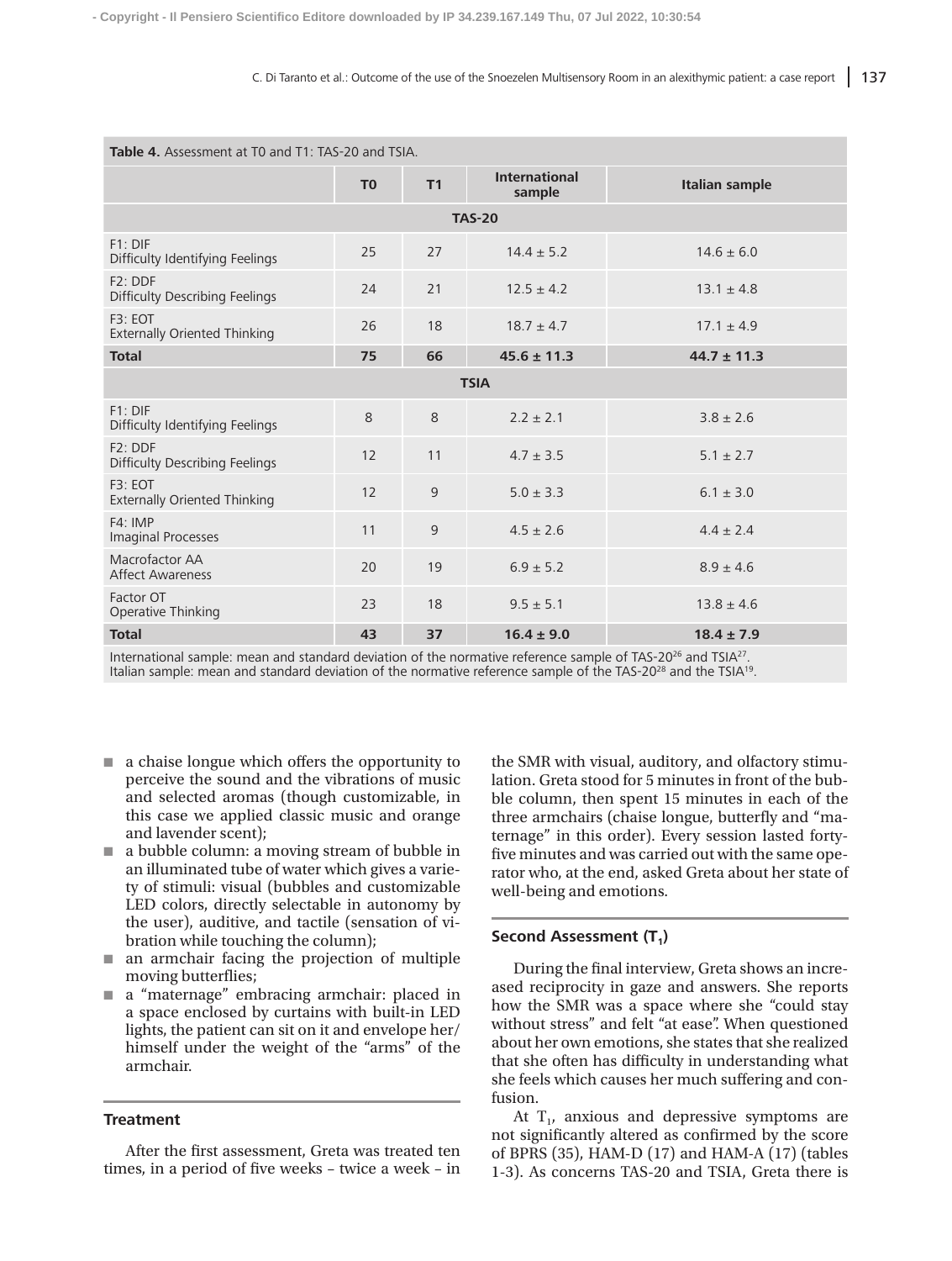

**Figure 1.** TAS-20 and TSIA variation.

an evident reduction of the total score (66 and 73, respectively). During the administration of the TSIA Greta provides some examples that better describe her difficulty in perceiving her affects. Indeed, she states that she feels negative emotions as a sort of "inner turbulence" which calls her away from her daily activities and hardly ever experiences positive sensations. Therefore, she perceives when her feelings become negative without being able to understand what she feels or process what she feels according to the context.

It is possible to notice the reduction of factor EOT both in TSIA (9) and in TAS-20 (18, in line with normative samples). In the TSIA, Greta shows a slight difficulty in the ability to consider her feelings to solve a personal problem, to talk about feelings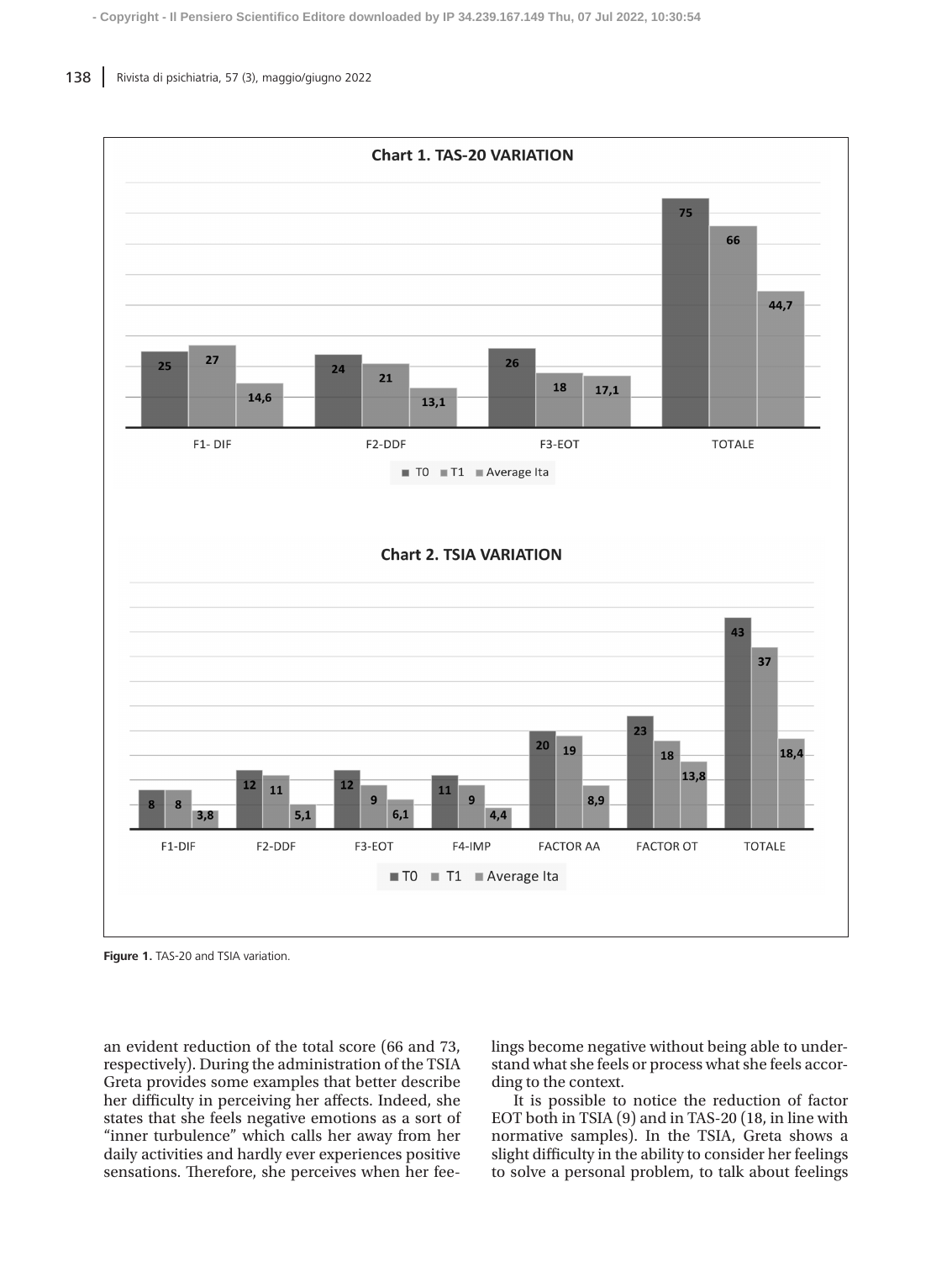rather than events and to use the processing of past emotional experiences to orientate to the choices of the present. On the other hand, there is moderate difficulty in understanding why events go in a certain way and in basing herself on her feelings to make choices and to know herself better. Greta scored 9 in IMP of TSIA: she was still dry in her answers and the score is one SD above the mean of normative samples.

### **After SMR treatment**

After SMR treatment, Greta appears to have got an increased and more vivid feeling of responsibility and neglect related to her family that emerges from the improved ability of narration of her own life and emotions. She describes how her parents seem to have focused their attention to Greta's sister's needs and shared with her the responsibility of caregiving of their elder daughter. Greta claims to have grown with the conviction that her parents know that she is strong so that she always tries to get by of her own and even take care of the rest of the family. An example for that is the renunciation of attending university and the decision to find a work for the sustenance of the family.

With the newly better understood psychological uneasiness, Greta acquires a stronger will to feel better: in a month from the end of SMR treatment, Greta decides to ask for professional help and she gets the first psychiatric consultation in a separate service of our psychiatric unit.

#### **Discussion**

The analysis of the results of the first assessment clearly shows Greta's difficulties in facing emotions. Although Greta easily recognizes the sensations perceived by her body, she has considerable difficulty in identifying emotions. This difficulty is endorsed by both scales among which the score attributed to the identification of emotions is the most altered. Moreover, the results suggest poor interest and incapacity of introspection with consequent impaired ability of reflection on and description of her own emotions. As far as imaginative processes are impaired, Greta is extremely coarse in her answers and does not show any fantasy or interest in developing or increasing imaginative-fantastic processes in favor of a cognitive structure oriented towards pragmatism. This set of items evaluates the general orientation of the style of thinking by highlighting the attention to external people and events rather than to "internal experiences": in particular, the ability to use knowledge of herself and her emotional states as a compass.

The profile obtained from the  $T_1$  scores, while re-

maining in the alexithymic area, is less severe than  $T<sub>0</sub>$  as confirmed by both TSIA and TAS-20 scores. These results suggest that Greta is not able to identify her own emotional states which are subjectively experienced as "something". The natural consequence is again the deficit in the ability to describe these emotional states to others. It is interesting that, after the sessions in the SMR, despite the improvement of total and EOT scores, DIF factors appear to have worsened. Given the connection between these two areas, a possible explanation for this is that Greta's newly acquired awareness of her condition of alexithymia could lead her to a stronger experience of her difficulty in identifying her feelings.

Through the monitoring of body sensations and emotions emerged during the sessions, Greta seemed to learn to pay attention to her own interiority and fragilities within the window of tolerance. During the multifamily meetings and the first interview Greta showed evident discomfort in facing directly affective topics with an associated poor spontaneous speech while after SMR seems willing to externalize her newly recognized and still vague suffering deriving from her family issues.

From the point of view of integrated treatment, the use of the SMR could represent a potentially useful technique for the care of patients with a significant level of alexithymia which has been demonstrated to undermine the effectiveness of treatments and increase the risk of dropout<sup>31</sup>. Some of the peculiarities of the SMR may make this approach effective:

- 1. The SMR can be considered a bottom-up technique, since one of its prerogatives is the possibility to activate several sensory pathways combining them in a controlled way in the various treatment steps.
- 2. The SMR treatment can be thought of as a "minimally invasive" one which may avoid excessive discomfort for the patient. As a matter of fact, he/ she can keep the control of the treatment: sensory stimulations can be refused or adjusted in intensity and/or quality. During the administration, patients are not required to share internal experiences which may be particularly difficult and uncomfortable for individuals with alexithymia, in particular during the early stages of the therapeutic pathway.
- 3. The patient remains the active protagonist even during the post-treatment interview: he/she is free to focus only on bodily sensations or decide to share and face the potentially frustrating mental exploration. Structured in this way, the interview could, however, represent a sort of metacognitive intervention, as it induces the patient to reflect *in vivo* on the states experienced during the treatment.